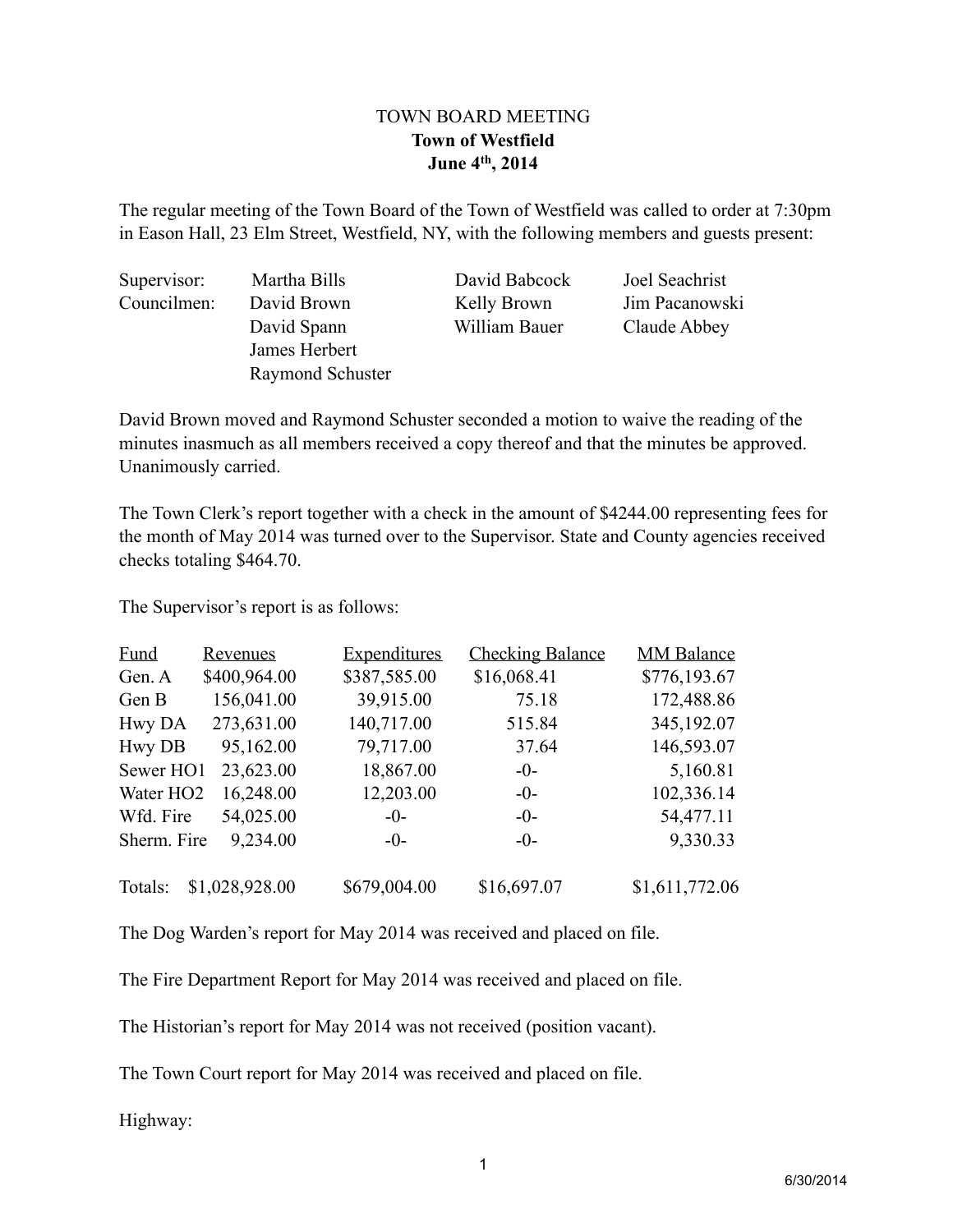- The Town Highway Superintendent submitted a written report on activities for May 2014 and highlighted clean up from recent storms, fuel usage, and work at the harbor. Code Enforcement:
- The Code Enforcement Officer submitted a written report highlighting that 11 permits were issued in the Town for May 2014.

Barcelona Harbor: The Pier is open for the 2014 season. The Southtowns Walleye Tourney will begin on the  $7<sup>th</sup>$  of June 2014. Dredging will is scheduled to begin on or about June  $16<sup>th</sup>$ .

Public Comment: None

Announcements:

- 'First Friday' (6 June 2014) Sponsored by the Chamber of Commerce (5-8pm)
- Civil War Reenactment (7- 8 June 2014) in Moore Park
- Southtowns' Walleye Association Tournament (7 15 June 2014)
- Alumnae Weekend & Firemen's Ox Roast (12 & 13 July 2014)

Old Business:

- Supervisor Bills stated that the bids for materials and services for the Barcelona Water Project were higher than budgeted. Currently different options are being considered to be able to choose the lowest bidder without having to re-bid.
- The dredging project for the harbor is scheduled to begin on the  $16<sup>th</sup>$  of June.

New Business:

- James Herbert moved and David Brown seconded a motion to allow use of the Pier by the WACS Alumnae Association on the morning of 13 July 2014 for a Memorial Ceremony. Unanimously carried.
- Raymond Schuster moved and David Brown seconded a motion to allow use of the Welch Building parking lot (24 - 26 July 2014) for YWCA Arts & Crafts vendor parking. Unanimously carried.

---------------------------------------------------------------

- David Brown offered the following resolution and moved for its adoption:

**Resolution #33 of 2014**

Authorization for the Town Supervisor to sign Contracts with TWBC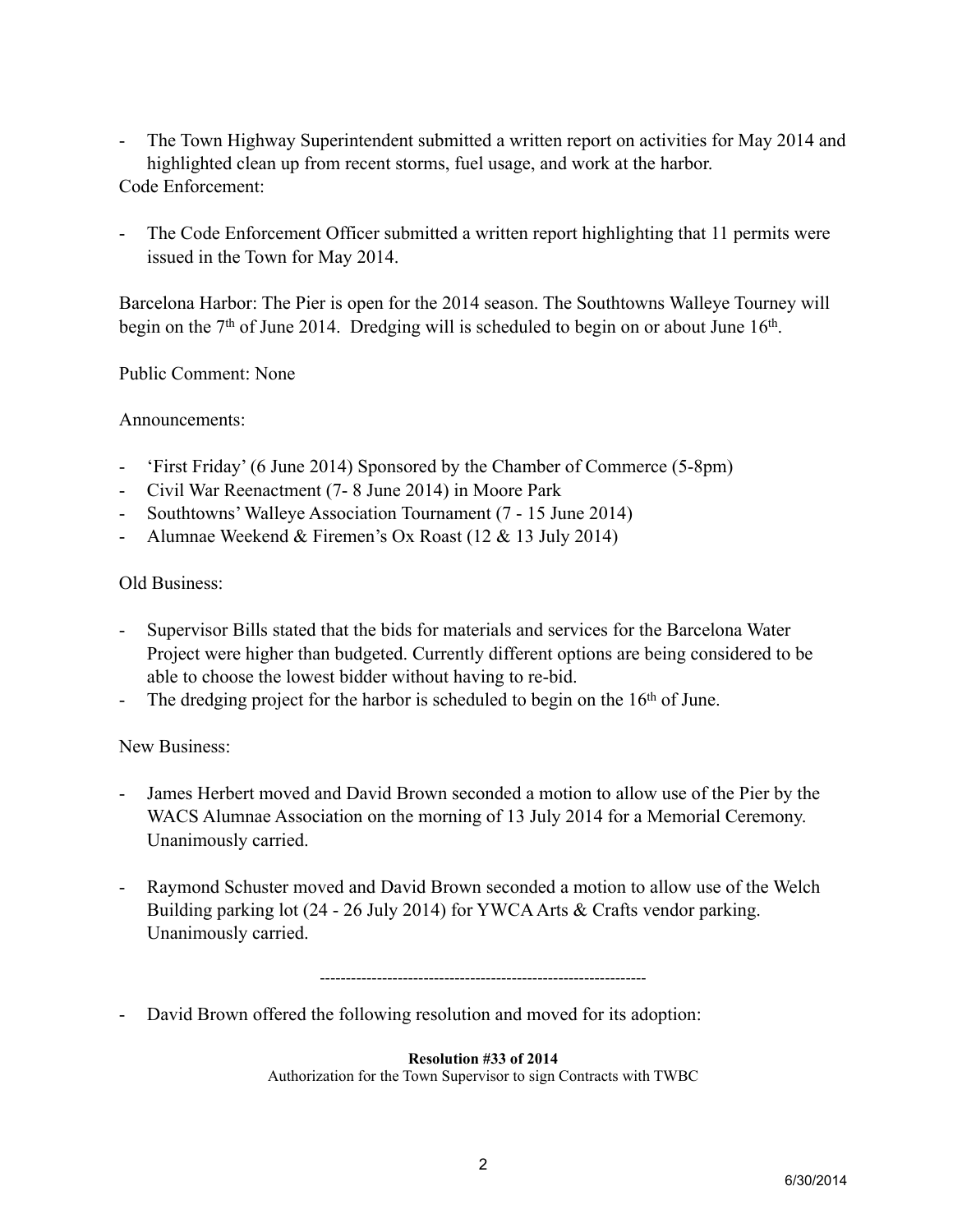**RESOLVED**, that the Town Board hereby authorizes the Town Supervisor to sign all applicable contracts with TWBC for phone / internet service at 23 Elm Street, 118 Chestnut Street, and the Pier for an annual amount not to exceed \$6700.

This was seconded by James Herbert. Voting was as follows: Martha Bills, aye: David Brown, aye; Raymond Schuster, aye; David Spann, aye; James Herbert, aye.

> --------------------------------------------------------- ---------------------------------------------------------

- David Spann offered the following resolution and moved its adoption:

## **Resolution #34 of 2014**

Authorizing Conveyance of Easement to North Town Water District

**RESOLVED**, that the Supervisor is hereby authorized to execute all documents related to the conveyance of a permanent and temporary construction easement from the Town of Westfield to the Town of Westfield North Town Water District over property owned by the Town at the intersection of New York State Route 5 and North Portage Road, designated on the official tax map as Section 192.07, Block 1, Lot 32, as depicted on the attached map.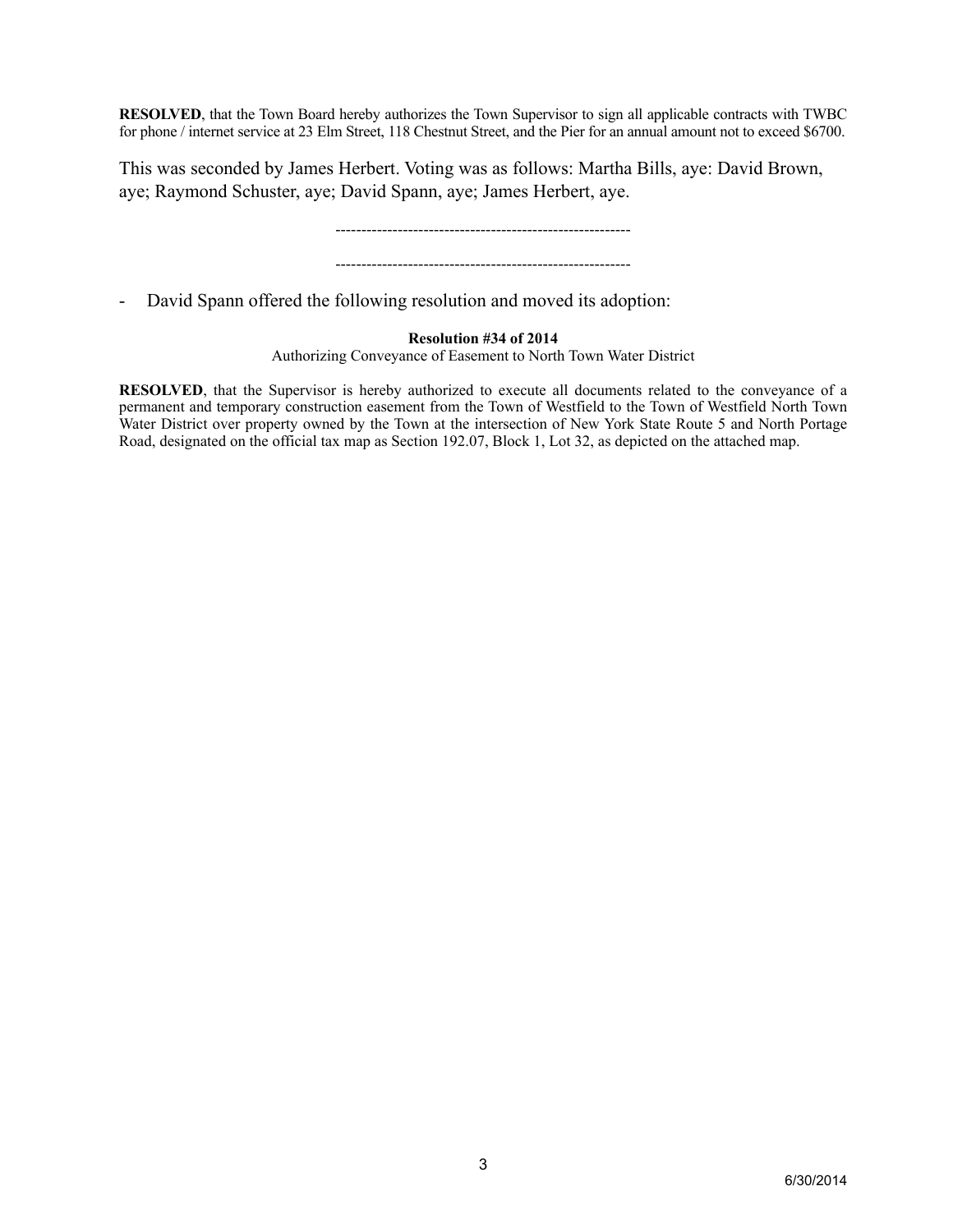

This was seconded by James Herbert. Voting was as follows: Martha Bills, aye; David Brown, aye; Raymond Schuster, aye; David Spann, aye; James Herbert, aye.

------------------------------------------------------

------------------------------------------------------

Raymond Schuster offered the following resolution and moved for its adoption:

**Resolution #35 of 2014**

Authorizing Conveyance of Easement to Village of Westfield

**RESOLVED**, that the Supervisor is hereby authorized to execute all documents related to the conveyance of temporary and permanent 20' by 20' easements from the Town of Westfield to the Village of Westfield for the purpose of placing a sanitary sewer pump station thereon, on property owned by the Town designated on the official tax map as Section 192.20, Block 1, Lot 8, and more fully described as follows: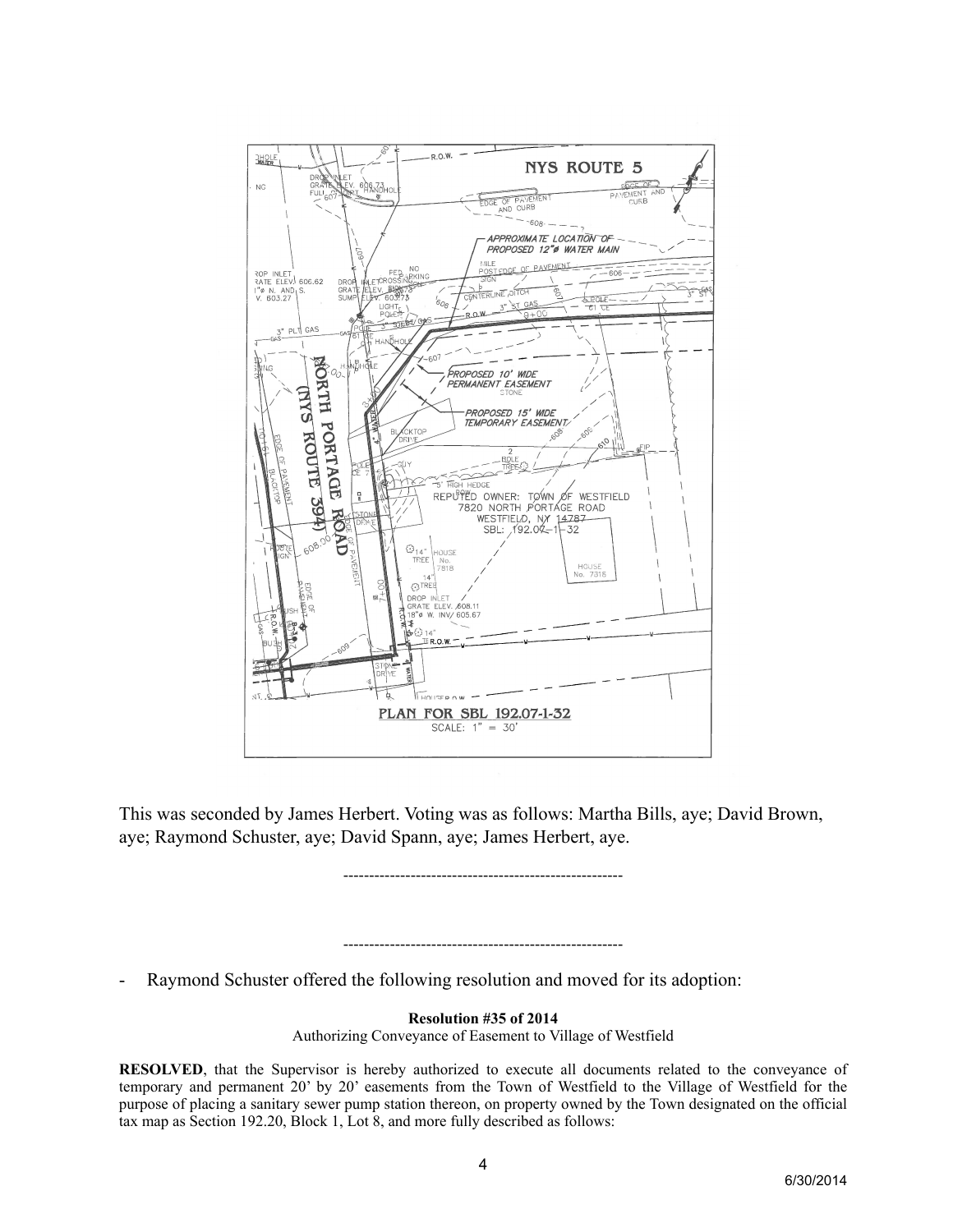ALL THAT TRACT OR PARCEL OF LAND situate in the Village of Westfield, County of Chautauqua. State of New York and being a part of Lot-17, Town-4, Range-14 of The Holland Land Company's Survey, bounded and described as follows;

**BEGINNING** at an existing axle on the division line between the lands now or formerly owned by the Town of Westfield described in Instrument No. DE2014001068 on the northeast and the lands now or formerly owned by John E. Kutz described in Liber 1216 of Deeds at page 584 on the southwest, said existing axle also being on the southwesterly bounds of the former J.W. & N.W. Railroad, said existing axle also being 1198.14 feet northwesterly measured along said parcel division line and said railroad bounds from its intersection with the northwesterly bounds of West Main Street (U.S. Route No. 20); **THENCE** S 49°03'49" E along the said lands of Kutz and along said railroad bounds, 20.00 feet to a point; **THENCE** N 40°56'11" E through the said lands of the Town of Westfield, 20.00 feet to a point; **THENCE** N 49°03'49" W through the said lands of the Town of Westfield, 20.00 feet to a point; **THENCE** S 40°56'11" W through the said lands of the Town of Westfield, 20.00 feet to the point or place of beginning containing 400 square feet.

This was seconded by David Brown. Voting was as follows: Martha Bills, aye; David Brown, aye; Raymond Schuster, aye; David Spann, aye; James Herbert, aye.

---------------------------------------------------------

Raymond Schuster offered the following resolution and moved for its adoption:

## **Resolution #36 of 2014**

Authorization for the Town Supervisor to sign USDA Cooperative Agreement with the Village of Westfield

**RESOLVED**, the Supervisor is hereby authorized to execute a USDA/RD cooperative agreement with the Village of Westfield, contingent upon approval by USDA/RD for the Village to use its forces to construct part of the Barcelona water system improvements planned for Summer 2014.

This was seconded by David Brown. Voting was as follows: Martha Bills, aye: David Brown, aye; Raymond Schuster, aye; David Spann, aye; James Herbert, aye.

---------------------------------------------------------

Warrants dated May 29<sup>th</sup> and June 4<sup>th</sup>, 2014 (voucher #'s 10192 - 10259 with 10231 being deleted), in the amount of \$332,387.01 drawn on the following funds: \$154,718.28 General; \$884.90 General Part-Town; \$2,735.36 Highway; \$10,520.56 Highway Part-Town; \$23.31 Sewer Fund; \$3.90 Shorehaven Water Project; \$9,229.07 Sherman Fire District; 738.14 Trust & Agency; \$14,639.99 Welch Building; \$134,561.00 Harbor Fund; and \$4,332.50 Barcelona Water Project were presented and audited by the Board members. James Herbert moved and David Brown seconded a motion that the Supervisor be directed to draw the necessary checks to cover the warrant as audited. Voting was as follows: Martha Bills, aye; James Herbert, aye; Raymond Schuster, aye; David Brown, aye; David Spann, aye.

At 8:35pm Supervisor Bills moved and David Brown seconded a motion to move to Executive Session to discuss current litigation and acquisition of land. Unanimously carried.